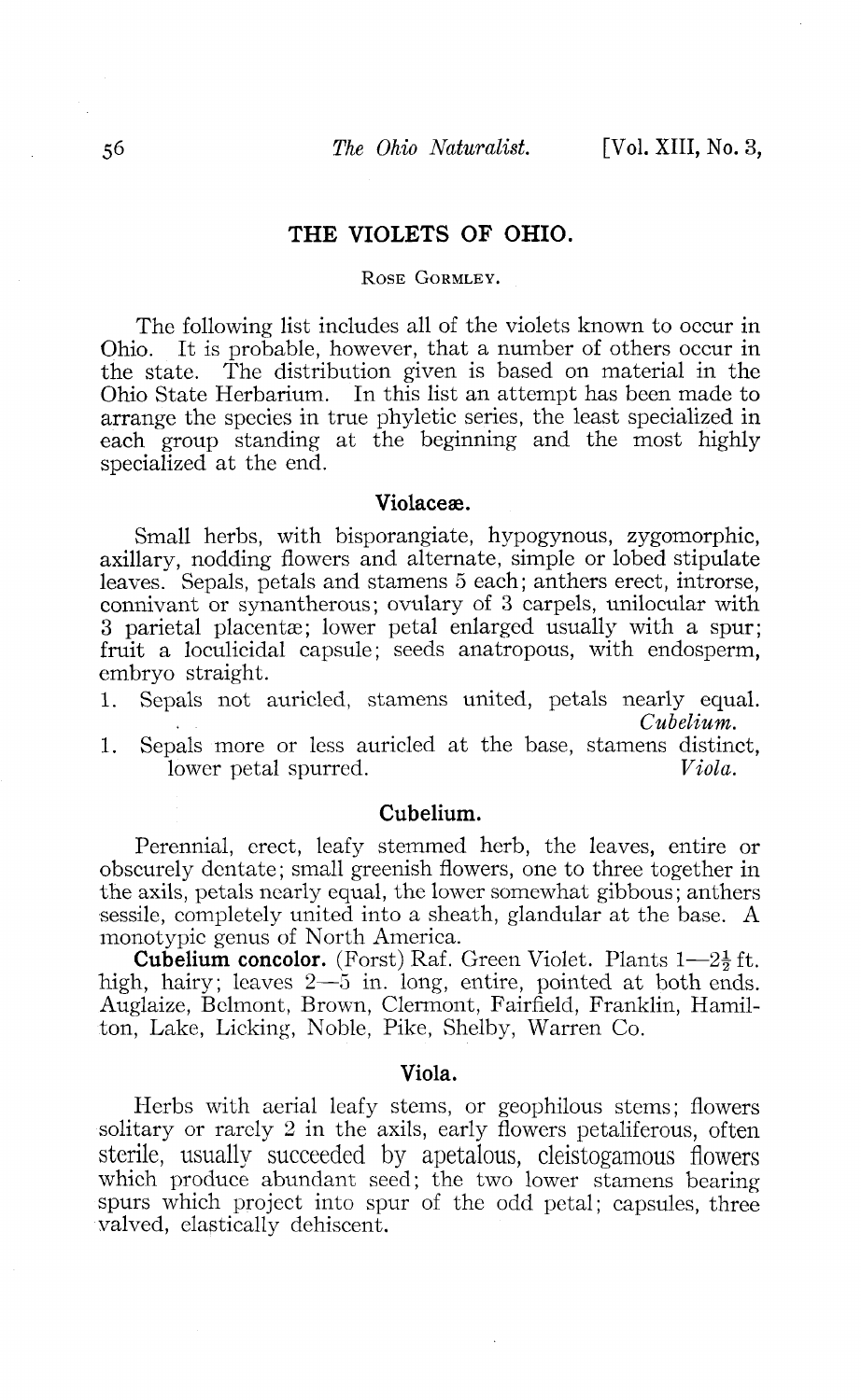## *Synopsis.*

# AERIAL LEAFY STEMS.

1. Style capitate, beakless, bearded at the sutnmit; petal spur, short; stipules entire; flowers, yellow or whitish, sometimes tinged with violet.

1. Viola canadensis.

.2. Viola scabriuscula.

3. Viola pubescens.

4. Viola hastata.

2. Style slender, not capitate; spur at least twice as long as broad; stipules somewhat herbaceous, fringetoothed; flowers white, cream-colored or violet.<br>5. Viola striata.

- 5. Viola striata.<br>6. Viola labrado
- 6. Viola labradorica.
- Viola rostrata.

3. Style much enlarged upward into a hollow globose structure with a wide orifice on lower side; stipules leaf-like, large deeply cut or pinnatifid.

8. Viola rafinesquii.

9. Viola tricolor.

# UNDERGROUND STEMS.

4. Rhizomes long and slender, usually producing runners or stolons; flowers yellow, white or violet; style dilated upward in a vertical plane, capitate with conical beak on the lower side.

- 10. Viola odorata.<br>11. Viola rotundife
- 11. Viola rotundifolia.<br>12. Viola lecontiana
- 12. Viola lecontiana.<br>13. Viola blanda
- 13. Viola blanda.<br>14. Viola lanceola
- Viola lanceolata.

5. Rhizome fleshy and thick without runners; petals violet blue to purple; style dilated upward in a vertical plane, capitate with conical beak on the lower side.

- 15. Viola obliqua.
- Viola papilionaceae.
- 17. Viola hirsutula.
- 18. Viola sororia.
- 19. Viola palmata.

Var. 1. Viola palmata dilatata.

- 20. Viola pcdatifida.
- 21. Viola emarginata.
- 22. Viola fimbriatula.<br>23. Viola sagittata.
- Viola sagittata.

6. Rhizome short, erect, not scaly; leaves divided; style 'dubshaped, beakless, obliquely concave at the summit; stigma with a small protuberance near the center of the cavity.

24. Viola pedata.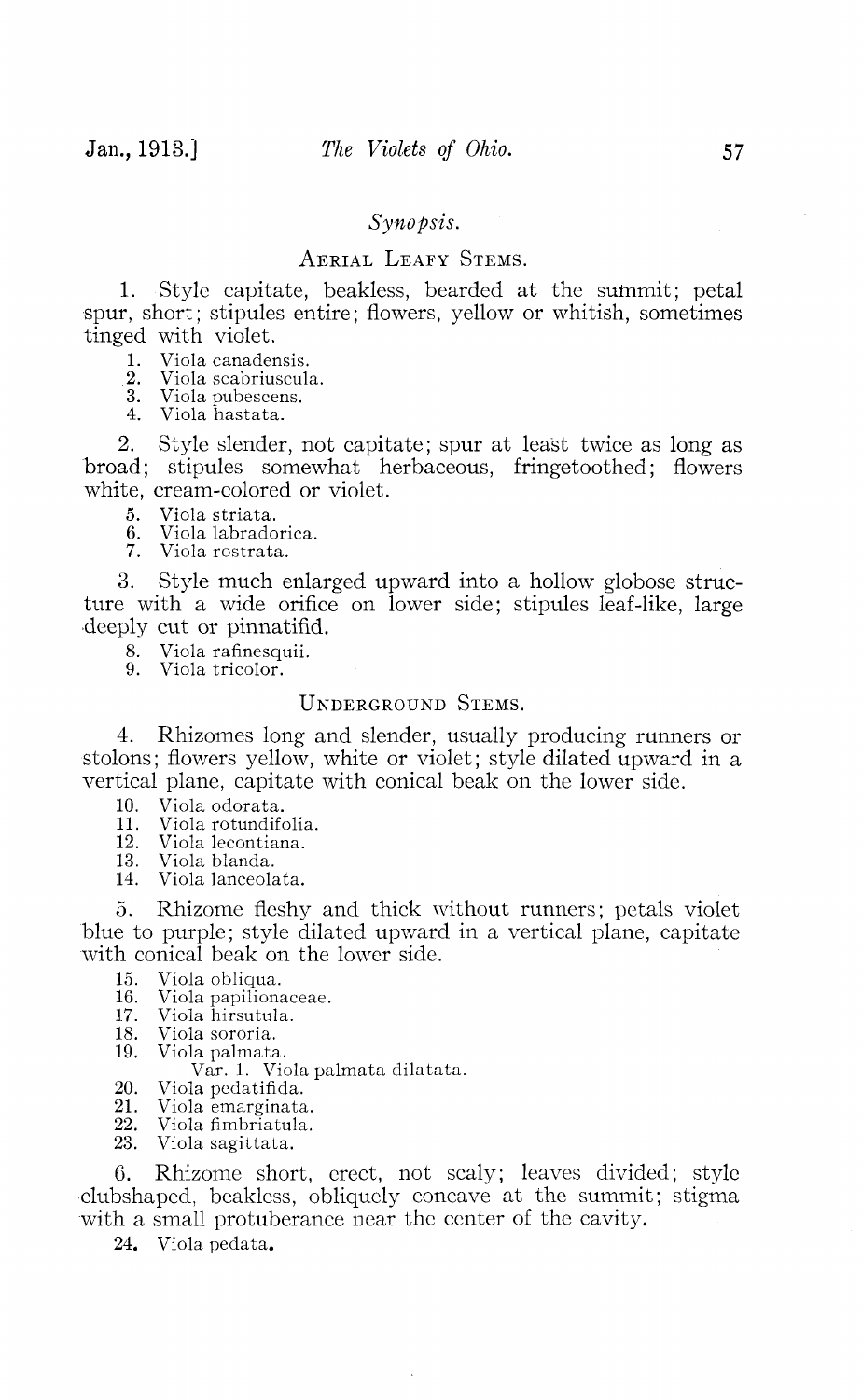#### *Key to the Species.*

- 
- 1. With leafy aerial stems; flowers axillary. 2.<br>1. Stems geonhilous, sometimes stoloniferous; fl 1. Stems geophilous, sometimes stoloniferous; flowers appearing scapose.9<br>2. Stipules, entire: style capitate, beakless, bearded at the summit:
- Stipules entire; style capitate, beakless, bearded at the summit; flowers yellow or white with purple veins. 3.
- 2. Stipules sharply dentate, serrate or lacinate, much smaller than the leaf-blade; style, slender; flowers cream-colored, white, blue or purple; spur at least twice as long as wide. 6.
- 2. Stipules deeply divided, leaf-like, nearly as large as blade; style much enlarged upward into a globose hollow summit; annual or biannual. 8.
- 3. Flowers yellow.  $4.$ <br>3. Flowers white with
- 3. Flowers white with purple veins; leaves cordate-ovate, long pointed; plants tall. *V. canadensis* (1)
- 4. Leaves more or less hastate, those of the stem usually near the tip; flowers yellow. *V. hastata* (4).
- 4. Leaves yellow.  $\ldots$  has the stem. 5.<br>4. Leaves not has take it borne along whole length of the stem. 5.<br>5. Plant pubescent or villous. *V. pubescens* (3).
- 5. Plant pubescent or villous. *V. pubescens* (3).
- 5. Plant glabrate or sparsely pubescent. *V. scabriuscula* (2).
- 6. Spur about half the length of petals or less; flowers white, cream-colored, pale blue or violet. 7.
- 6. Spur as long as petals or longer, slender; flowers pale violet veined with purple. V. rostrata  $(\tilde{7})$ .
- 7. Stipules very large, more or less lacinate,  $\frac{1}{2}$ -l in. long; petals white or cream-colored, with purple veins. *V. striata* (5).
- 7. Stipules small, dentate or serrate,  $\frac{1}{4}$ *-* $\frac{1}{2}$  in. long; flowers light blue or purple. *V. labridorica* (6).
- 8. Flowers  $\frac{1}{2}$ -l in. broad, variously colored with yellow, white and purple; plants rather robust and spreading. *V. tricolor* (9).
- 8. Flowers  $\frac{1}{4}$ /<sub>2</sub> in. broad, bluish white to cream-colored; plants tall and slender. *V. rafinesquii* (8).
- 9. Style ending in a small hook pointing downward, not plug shaped or capitate; flowers deep violet purple (sometimes white), fragrant; introduced species. *V. odorata* (10).
- 9. Style club shaped, capitate, or dilated upward, beakless or with a conical beak on the lower side: native species.  $10$ . conical beak on the lower side; native species.
- 10. Leaves merely crenate or dentate or incised at the base, not lobed. 11.<br>10. Leaves mostly lobed or parted: in ours, flowers blue or violet. 21.
- 10. Leaves mostly lobed or parted; in ours, flowers blue or violet. 21.<br>11. Flowers vellow or white: plants stoloniferous. 12.
- 11. Flowers yellow or white; plants stoloniferous. 12.<br>11. Flowers blue or violet, plants not stoloniferous. 15.
- 
- 12. Flowers yellow; style enlarging upward abruptly, capitate, beakless. *V. rotundifolia* (11).
- 12. Flowers white, stigma with a conical beak. 13.<br>13. Leaves cordate-ovate to orbicular. 14.
- 13. Leaves cordate-ovate to orbicular. 14.<br>13. Leaves lanceolate to linear-lanceolate.
- 13. Leaves lanceolate to linear-lanceolate. *V. lanceolata* (14).
- Upper and lateral petals three times as long as broad; petioles usually red-spotted.  $\dot{V}$ , lecontiana.  $\bar{V}$ . lecontiana.
- 14. Upper and lateral petals twice as long as broad; petioles not spotted.

*V. blanda* (13).

- 15. Leaves of the cordate type, sometimes more or less ovate or reniform. 16.
- 15. Leaves of the ovate lanceolate, ovate or sagittate type, sometimes incised at the base. 19.
- 16. Plants essentially glabrous. 17.<br>16. Plants more or less pubescent.
- 16. Plants more or less pubescent. 18.<br>17. Leaves cordate-ovate, attentuate at
- 17. Leaves cordate-ovate, attentuate at the apex, very thin. *V. obliqua* (15)
- Leaves ovate to reniform, obtuse or merely acute at the apex, thick.

*V. papilionaceae* (16)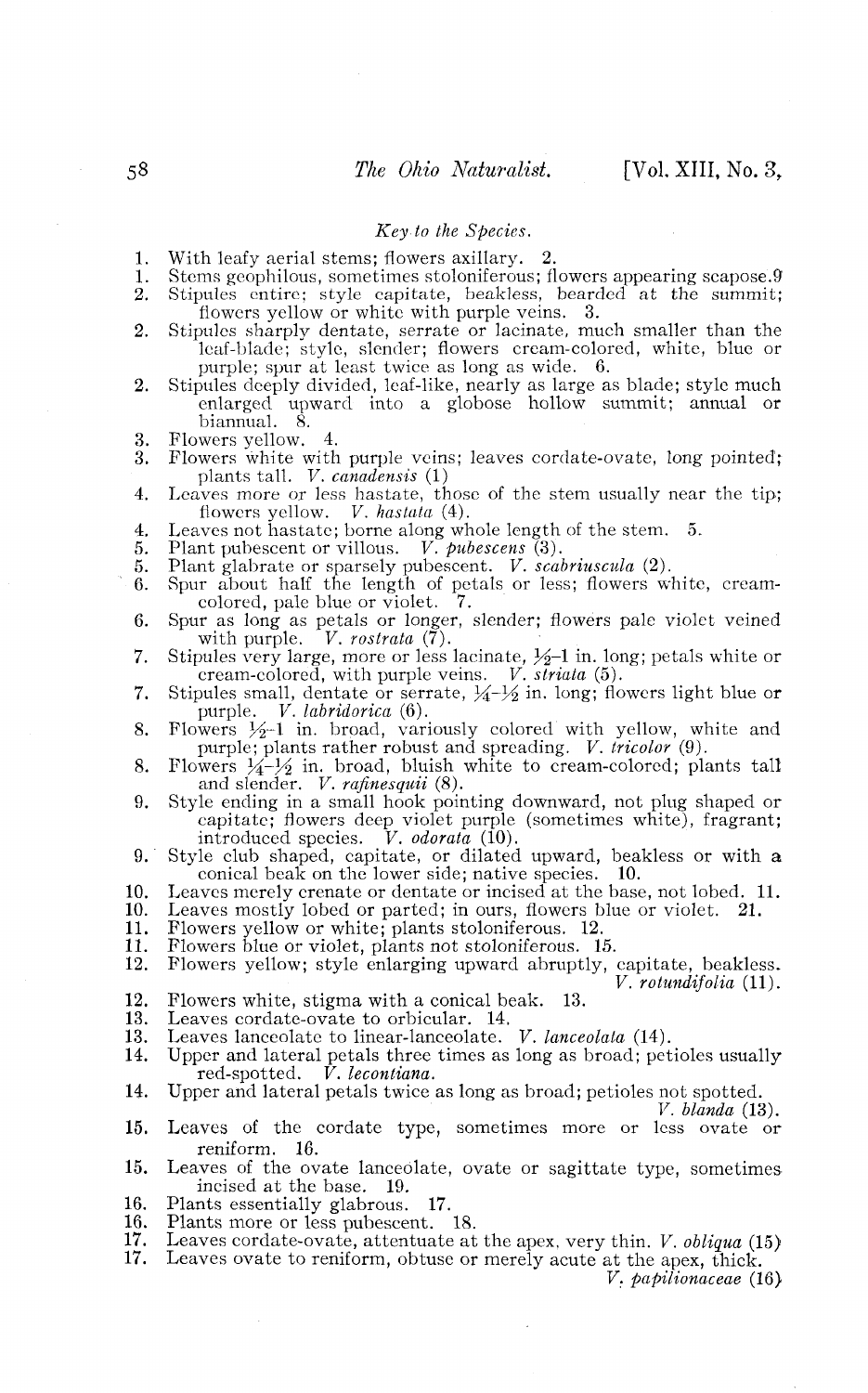18. Spurred petal glabrous; flowers, violet to lavender. *V. sororia* (18).

Spurred petal with scattered hairs; petals reddish purple.

*V. hirsntula* (17). 19. Leaves ovate or ovate-lanceolate not incised at the base. *V.fimbriahila* (22).

- 19. Leaves sagittate or ovate-sagittate, incised or deeply dentate toward the base. 20.
- 20. Leaves sagittate-lanceolate or ovate-sagittate; basal lobes often dilated and incised. *V. sagittata* (23). 20. Leaves deltoid sagittate, sharply dentate below the middle.
- 
- *V. emarginata* (21). 21. Leaves sagittate-lanceolate or ovate-lanceolate in outline, only slightly lobed at the base. *V. sagittata* (23).
- 21. Leaves ovate or orbicular in outline usually deeply lobed or dissected. 22.
- 22. Lateral petals bearded; stigma with a conical beak on the lower side. 23.
- 22. Lateral petals not bearded; style club-shaped and beakless; stamen tips conspicuous orange. *V. pedata* (24).
- 23. Plants more or less pubescent; leaves mostly 3-9 lobed. *V. palmata* (19).
- 23. Plants glabrous or only slightly pubescent; leaves pedately divided into linear lobes. *V. pedatiftda* (20).

**1. Viola canadensis** L. Canada Violet. Stem leafy, 4—16 in. high; leaves cordate-ovate, acute, serrate  $1-4$  in. long,  $\frac{7}{8}-3\frac{3}{8}$  in. broad; stipules small, lanceolate, entire; flowers, pale violet or white with purple veins, lateral petals bearded. Lake, Medina, Columbiana, Jefferson, Coshocton, Belmont, Gallia, Muskingum, Fairfield, Clermont, Hamilton, Huron Co.

2. **Viola scabriuscula** (F. & G.) Schw. Smooth Yellow Violet. Plant 3-11 in. high; stems thick and leafy; leaves  $1\frac{1}{4}-2\frac{1}{8}$  in. long, 1-2 in. broad, reniform to cordate-ovate, acute crenate-dentate; stipules, small, entire; flowers pale yellow. Common in Ohio.

3. **Viola pubescens.** Ait. Hairy Yellow Violet. Plant 6-16 in. high, hairy; leaves ovate or reniform, acute, crenate-dentate,  $1\frac{1}{4}$ - $2\frac{1}{2}$  in. long, 1-2 in. wide, petioles very short; flower yellow, purple veined with short spur and lateral petals bearded; capsule  $\frac{1}{4}$  $\frac{1}{2}$  in. long, glabrous or wooly; stipules ovate, entire. Ashtabula, Lake, Medina, Stark, Wayne, Huron, Richland, Crawford, Ottawa, Wood, Hancock, Wyandot, Morrow, Hardin, Franklin, Fairfield, Warren and Pike Co.

4. **Viola hastata.** Michx. Halbert-leaf Violet. Stem slender, erect, leaves and flowers borne near the top, 2-7 in. tall; leaves short petioled, hastate to hastate-ovate, slightly serrate, acute  $1-2\frac{3}{8}$  in. long,  $\frac{5}{8}-1\frac{7}{8}$  in. broad; flowers yellow. Lake, Cuyahoga, Portage, Columbiana, Belmont Co.

5. **Viola striata.** Ait. Striped Violet. Plant 3-22 in. high, stem slender, leafy; leaves heart-shaped, crenate-dentate, sometimes acute,  $\frac{5}{8}$ - $2\frac{3}{8}$  in. long,  $\frac{1}{2}$ - $1\frac{5}{8}$  in. wide; stipules, large, oblong, lanceolate, attentuate,  $\frac{1}{2}$ -1 in. long; flowers white with thick spurs, somewhat shorter than petals. Common in Ohio.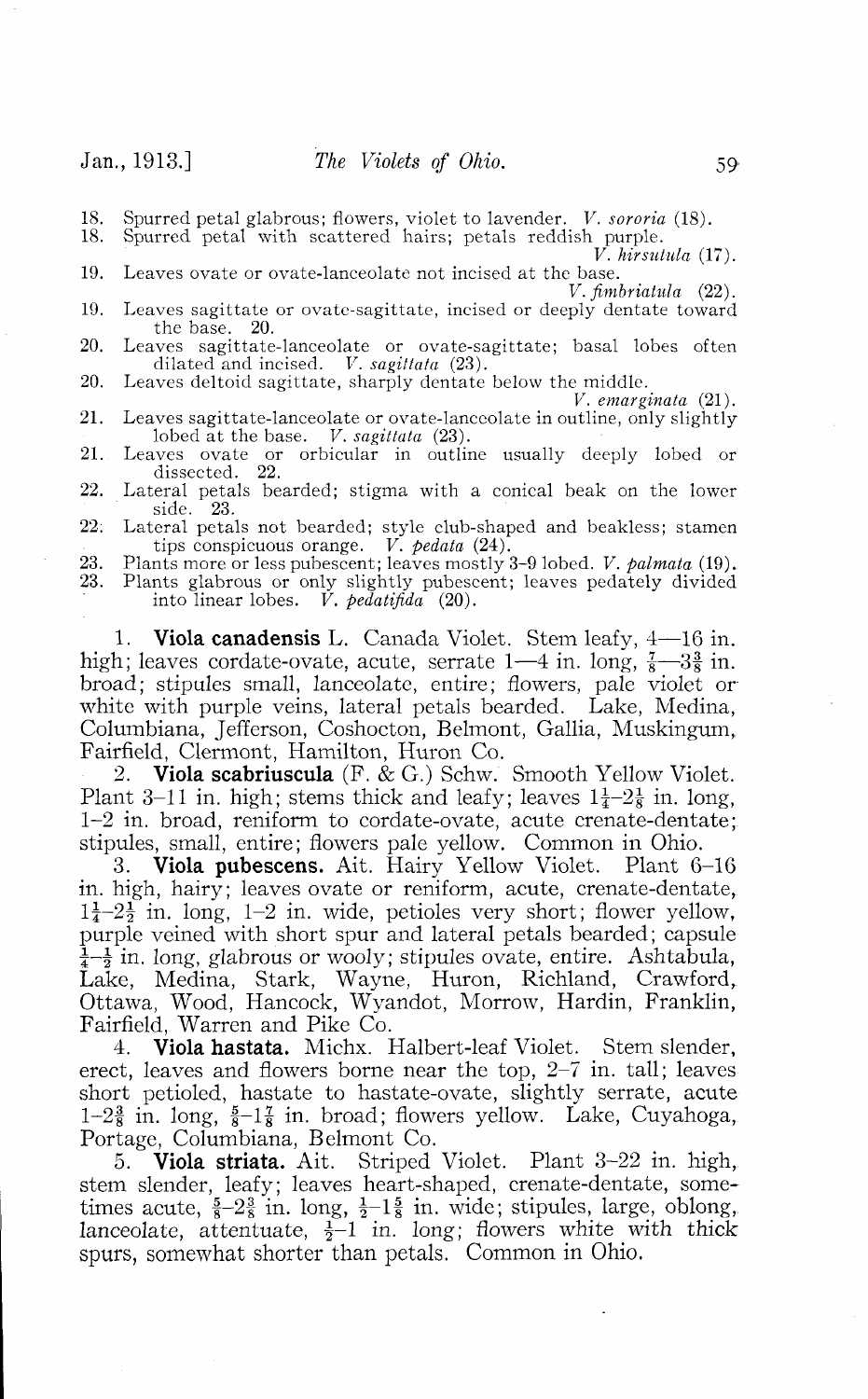**6. Viola labridorica.** Schrank. American Dog Violet. Plant 4-7 in. tall, stems slender, numerous, glabrous; leaves somewhat hispidulous above, rounded at the apex,  $\frac{3}{8}-1\frac{3}{8}$  in. long,  $\frac{5}{8}-1\frac{3}{8}$  in. wide; stipules lance-linear, narrow  $\frac{1}{4}$  =  $\frac{1}{2}$  in. long; flowers deep or pale violet, spur rather long, not so long as petal, but rather thick. Lucas, Lorain, Portage, Trumbull, Wyandot Co.

7. **Viola rostrata.** Pursh. Long-spurred Violet. Plant  $1\frac{1}{2}$ -7 in. high, compact, low, leaves round, heart-shaped, glabrous  $\frac{5}{8}$ -1 $\frac{3}{4}$  in. long,  $\frac{1}{2}$ -1 3-16 in. broad; stipules narrow lance-linear  $\frac{3}{8}$ - $\frac{1}{2}$  in. long; flowers lilac with deep violet along the veins, spur as long as petal. Hancock, Cuyahoga, Lorain, Medina, Wyandot, Crawford, Wayne, Auglaize, Franklin, Licking, Perry, Jackson, Belmont, Jefferson, Columbiana, Trumbull Co.

8. **Viola rafinesquii.** Greene. Wild Pansy. Plant very slender, 3-15 in. high; leaves, earliest sub-orbicular, later obovate to linear lanceolate, attentuate at the base,  $\frac{3}{4}-1\frac{5}{8}$  in. long,  $\frac{1}{8}-\frac{1}{2}$  in. wide; flowers bluish-white to cream-colored; stipules, very large, leaf-like  $\frac{5}{8}$ -l<sub>2</sub> in. long. Ottawa, Erie, Cuyahoga, Lake, Ross, Tuscarawas, Franklin, Pike, Miama, Montgomery, Hamilton Co.<br>9. Viola tricolor, L. Garden Pansy. Plant more robust than

9. **Viola tricolor.** L. Garden Pansy. Plant more robust than rafinesquii; lower leaves ovate, upper leaves longer than broad, crenate,  $\frac{1}{2}$  in. long,  $\frac{1}{4}$  in. wide; stipules large, leaf-like,  $\frac{3}{4}$ –1 in. long: flower variously, colored purple, white and yellow. Cuyahoga Co.

10. **Viola odorata** L. Sweet Violet. Plant, low, stoloniferous; leaves round or broadly ovate, cordate, obtuse, crenate,  $\frac{5}{8}-1\frac{1}{4}$  in. long,  $\frac{5}{8}-\frac{3}{4}$  in. broad; flowers deep purple,  $\frac{1}{2}-\frac{5}{8}$  in. wide, very fragrant. Franklin, Lake Co.

11. **Viola rotundifolia** Michx. Round-leaf Violet. Plants low, bases of former leaves persistent on rootstock; leaves ovate or heartshaped, yellowish green, lighter below,  $\frac{7}{8}-2\frac{3}{8}$  in. long,  $\frac{5}{8}-2\frac{1}{8}$  in. wide, flowers yellow, lateral petals bearded, keel and lateral petals streaked with brown. Ashtabula, Cuyahoga, Hocking Co.

12. **Viola lecontiana** Don. Woodland White Violet. Leaves, bright green above, paler below, petioles rad-spotted, blades orbicular to heart-shaped,  $1-2\frac{3}{4}$  in. long,  $1-2\frac{1}{4}$  in. wide; flowers white, fragrant. Hancock, Fairfield, Vinton, Cuyahoga Co.

13. **Viola blanda** Willd. Sweet White Violet, Plant, glabrate, somewhat stoloniferous from a very slender rootstock; leaves  $\frac{1}{2}$ -1 $\frac{1}{2}$  in. long,  $\frac{3}{8}$ -1 $\frac{1}{2}$  in. wide, thin, light green, reniform to orbicular; flowers, white. Ashtabula, Cuyahoga, Summit, Stark, Columbiana, Belmont, Knox, Licking, Fairfield, Hocking, Champaign, Franklin, Lucas Co.

14. **Viola lanceolata** L. Lance-leaf Violet . Leaves glabrous, lance-shaped, crenulate,  $\frac{5}{8}-2$  in. long,  $3-16-\frac{3}{8}$  in. wide; flowers, sepals lanceolate, acute, keel petal white with purple stripes, lateral petals beardless. Fairfield and Lake Co.